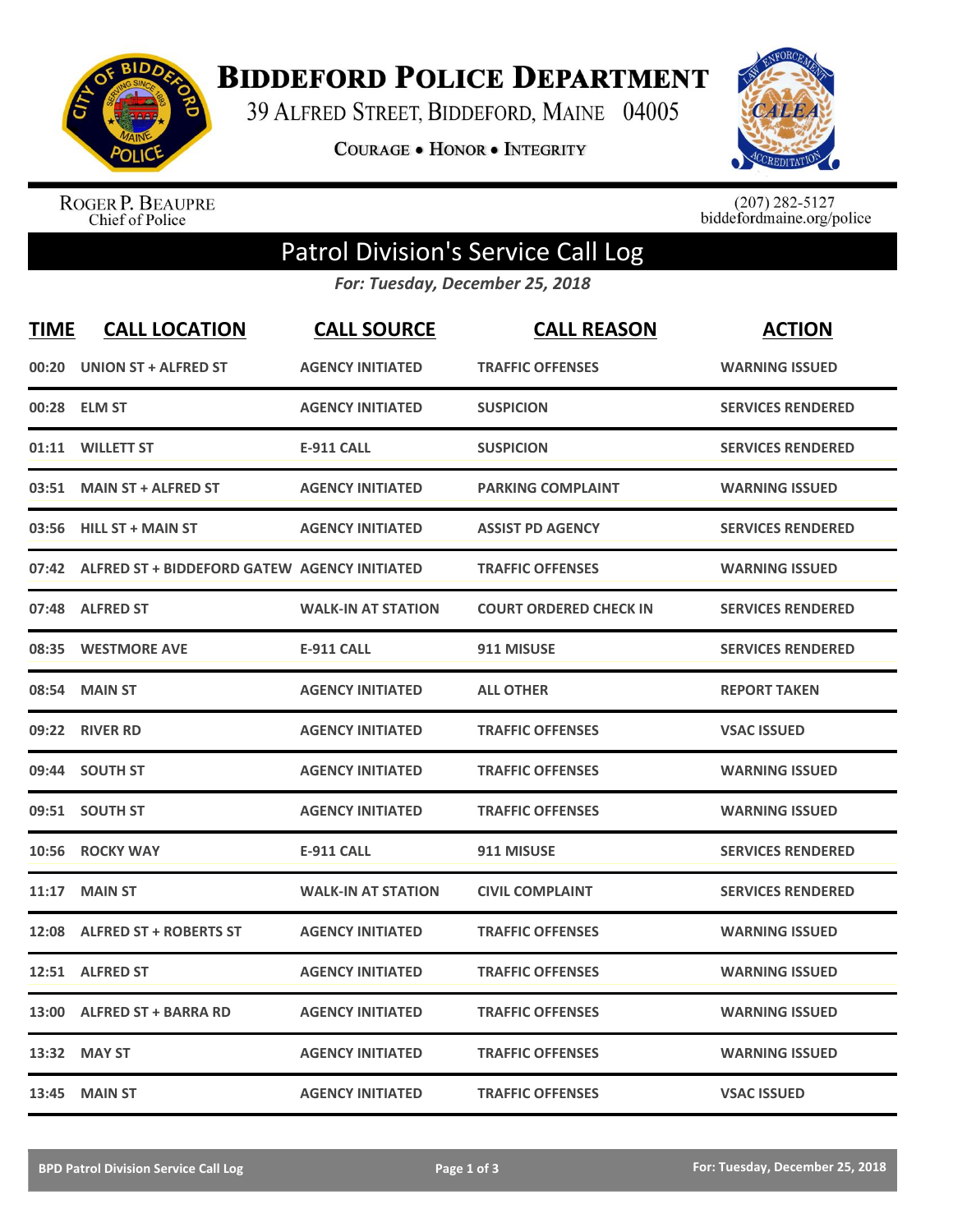| <b>TIME</b> | <b>CALL LOCATION</b>                                                                                    | <b>CALL SOURCE</b>                                   | <b>CALL REASON</b>                                                           | <b>ACTION</b>                |  |  |
|-------------|---------------------------------------------------------------------------------------------------------|------------------------------------------------------|------------------------------------------------------------------------------|------------------------------|--|--|
|             | 13:53 BRADBURY ST                                                                                       | E-911 CALL                                           | <b>CRIM THREAT / TERRORIZING</b>                                             | <b>REPORT TAKEN</b>          |  |  |
|             | 15:31 ALFRED ST                                                                                         | <b>WALK-IN AT STATION</b>                            | <b>COURT ORDERED CHECK IN</b>                                                | <b>SERVICES RENDERED</b>     |  |  |
|             | 15:48 ELM ST                                                                                            | <b>E-911 CALL</b>                                    | <b>SUSPICION</b>                                                             | <b>NO VIOLATION</b>          |  |  |
|             | 15:52 LINCOLN ST + SACO FALLS WAY AGENCY INITIATED TRAFFIC OFFENSES                                     |                                                      |                                                                              | <b>CITATION ISSUED</b>       |  |  |
|             |                                                                                                         | CHARGE: OPERATING WITH SUSPENDED REGISTRATION        | OFFENDER: TOMMIE ERIC SIMONDS  AGE: 45  RESIDENT OF: BIDDEFORD, ME           |                              |  |  |
|             | <b>15:59 WASHINGTON ST</b>                                                                              | <b>NON-EMERGENCY CALL</b>                            | <b>DOMESTIC COMPLAINTS</b>                                                   | <b>REPORT TAKEN</b>          |  |  |
|             | 16:12 ELM ST                                                                                            | <b>E-911 CALL</b>                                    | 911 MISUSE                                                                   | <b>WARNING ISSUED</b>        |  |  |
|             | 16:28 ALFRED ST                                                                                         | <b>NON-EMERGENCY CALL</b>                            | <b>ARTICLES LOST/FOUND</b>                                                   | <b>SERVICES RENDERED</b>     |  |  |
|             | 18:15 FREEMAN ST                                                                                        | <b>NON-EMERGENCY CALL</b>                            | <b>CHECK WELFARE</b>                                                         | <b>SERVICES RENDERED</b>     |  |  |
|             | 18:18 WASHINGTON ST                                                                                     | <b>AGENCY INITIATED</b>                              | <b>PARKING COMPLAINT</b>                                                     | <b>PARKING TICKET ISSUED</b> |  |  |
|             | 19:01 JEFFERSON ST + ADAMS ST                                                                           | <b>AGENCY INITIATED</b>                              | <b>TRAFFIC OFFENSES</b>                                                      | <b>CITATION ISSUED</b>       |  |  |
|             | <b>CHARGE: OPERATING AFTER LICENSE SUSPENSION</b>                                                       |                                                      | OFFENDER: KRYSTEANA MARIE SCRIBNER  AGE: 24  RESIDENT OF: SOUTH PORTLAND, ME |                              |  |  |
|             |                                                                                                         | <b>CHARGE: OPERATING WITH SUSPENDED REGISTRATION</b> |                                                                              |                              |  |  |
|             | 19:38 CLIFFORD ST                                                                                       | <b>NON-EMERGENCY CALL</b>                            | <b>SUSPICION</b>                                                             | <b>REPORT TAKEN</b>          |  |  |
|             | 19:38 WESTLAND AVE                                                                                      | <b>E-911 CALL</b>                                    | 911 MISUSE                                                                   | <b>FIELD INTERVIEW</b>       |  |  |
|             | 20:21 ST MARYS ST + HAZEL ST                                                                            | AGENCY INITIATED WARRANT ARREST                      |                                                                              | <b>ARREST(S) MADE</b>        |  |  |
|             | OFFENDER: DANIELLE MARIE GRAHAM  AGE: 24  RESIDENT OF: SANFORD, ME<br><b>CHARGE: WARRANT ARREST</b>     |                                                      |                                                                              |                              |  |  |
|             | 20:33 ALFRED ST                                                                                         | <b>NON-EMERGENCY CALL</b>                            | <b>SUSPICION</b>                                                             | <b>SERVICES RENDERED</b>     |  |  |
|             | 20:43 SOUTH ST                                                                                          | <b>NON-EMERGENCY CALL</b>                            | <b>DOMESTIC COMPLAINTS</b>                                                   | <b>SERVICES RENDERED</b>     |  |  |
| 20:55       | <b>MAIN ST</b>                                                                                          | <b>E-911 CALL</b>                                    | <b>DOMESTIC COMPLAINTS</b>                                                   | <b>ARREST(S) MADE</b>        |  |  |
|             | OFFENDER: JOSEPH MICHAEL WHITCOMB  AGE: 40  RESIDENT OF: BIDDEFORD, ME<br><b>CHARGE: PROBATION HOLD</b> |                                                      |                                                                              |                              |  |  |
|             | 21:13 LINCOLN ST                                                                                        | <b>E-911 CALL</b>                                    | 911 MISUSE                                                                   | <b>NO ACTION REQUIRED</b>    |  |  |
|             | 21:16 SHEVENELL CT                                                                                      | E-911 CALL                                           | <b>DOMESTIC COMPLAINTS</b>                                                   | <b>NO VIOLATION</b>          |  |  |
| 22:18       | <b>SUMMER ST + FOSS ST</b>                                                                              | <b>AGENCY INITIATED</b>                              | <b>PARKING COMPLAINT</b>                                                     | <b>PARKING TICKET ISSUED</b> |  |  |
|             | 22:22 ALFRED ST                                                                                         | <b>AGENCY INITIATED</b>                              | <b>TRAFFIC OFFENSES</b>                                                      | <b>WARNING ISSUED</b>        |  |  |
|             | 23:08 MAIN ST + EMERY ST                                                                                | <b>AGENCY INITIATED</b>                              | <b>TRAFFIC OFFENSES</b>                                                      | <b>WARNING ISSUED</b>        |  |  |